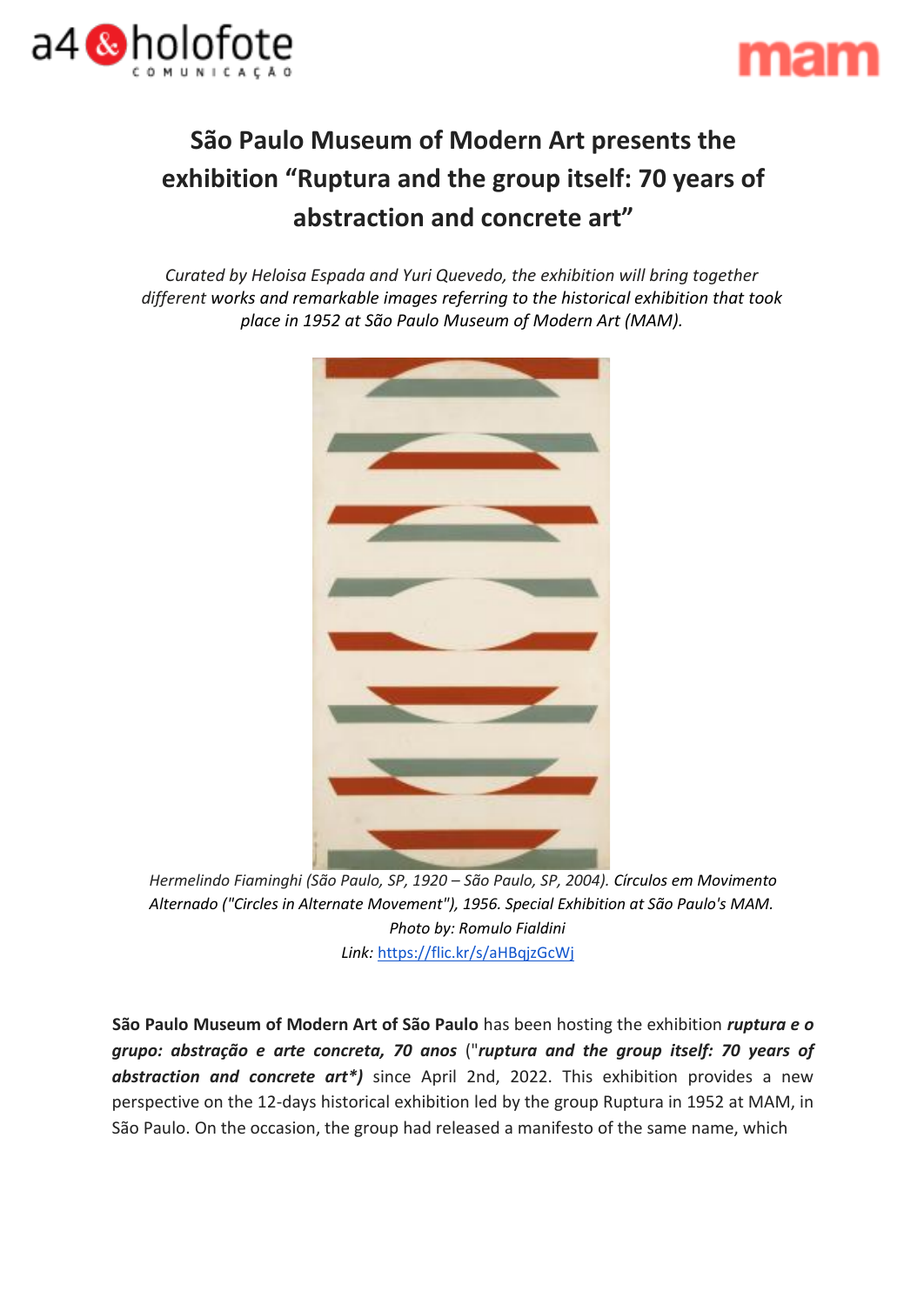



defended new art paradigms. The document and the exhibition set out what would become the cornerstone of Brazilian concrete art throughout the 1950s.

Curated by **Heloisa Espada** and **Yuri Quevedo,** the exhibition's goal is to stimulate a critical review of the legacy of concrete art in Brazil. The **Ruptura Manifesto** criticized figuration and, without mentioning the terms "abstraction" or "concrete art", saw these ideas as the "new kind" of art that would emerge. In 2022, the works exhibited bring to light new reflections, questions, and analyses. For **Heloisa Espada**, "Analyzing the group nowadays does not mean engaging without any previous criticism to the ideas presented in the 1950s, but instead it means considering the context in which it came to life, as well as all the contradictions between what artists wrote and what they actually did. Nevertheless, the visual search carried out by these artists had a libertarian connotation, as it proposed to imagine new forms of seeing the world after World War 2."

Ruptura's artists adopted a geometric language full of vibrant colors that confused with the images of nature. The proposal of a non-figurative art focused on not representing the current aesthetics of the world sought to create an honest and direct relationship with reality. For these artists, when it came to art, only visual elements such as colors, lines and shapes could in fact be considered real, as they did not simulate any real image since they were what they were. Furthermore, in this kind of work, the repetition of forms and adherence to the laws of theory perception known as **Gestalt** created a strong sense of visual movement and rhythm. The idea of movement projected the dynamism that the artists of Ruptura wanted to see in Brazil.

At first, the exhibition *ruptura and the group: 70 years of abstraction and concrete art*  approaches the original exhibition led by the Ruptura group at MAM, in 1952, through a set of documents and works made by the artists during the early 50s. Among these works are two paintings from 1952 that were in the historical exhibition: *Desenvolvimento ótico da espiral de Arquimedes* ("*Archimedes' Optical Development of a Spiral")*, by Waldemar Cordeiro; and "*Vibrações verticais*" ("*Vertical Vibrations"),* by Luiz Sacilotto.

Then, the exhibition addresses the group's production throughout the 1950s, when some artists moved away and new artists started working more closely with Ruptura, such as Judith Lauand, for example. "There is a discussion whether the group Ruptura existed as we know only during the exhibition in 1952, or if it existed for a longer period. This question becomes clear when we read the testimonials from artists who joined the group later, and continued to refer to themselves as part of Ruptura. By analyzing the works more carefully, we can also notice such proximity, because there is among them a coherence of concerns and a coincidence of the problems that everyone was facing", **Yuri Quevedo** explains.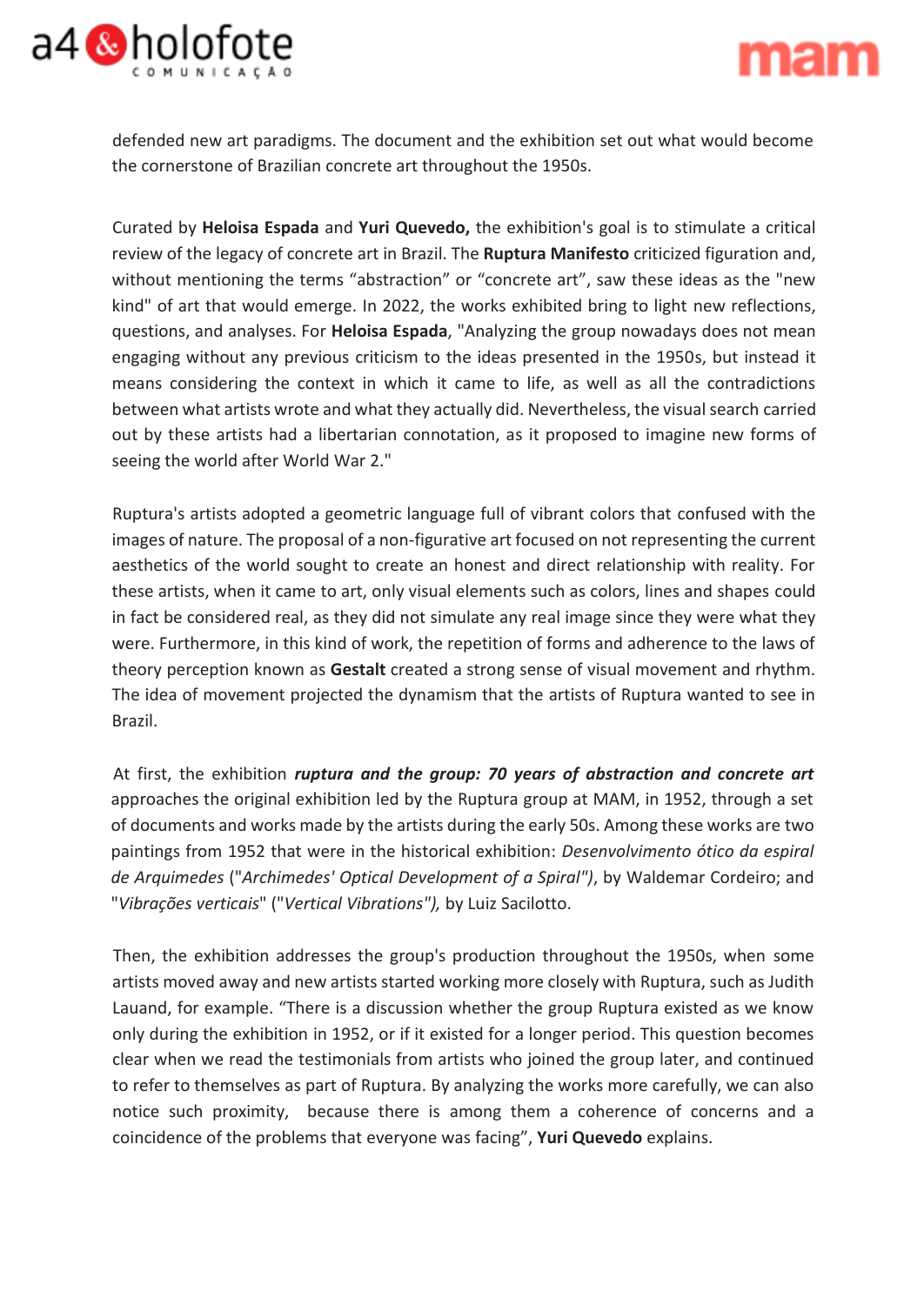



During the 1950s, artists that participated in the exhibition were **Anatol Wladyslaw; Geraldo de clay; Hermelindo Fiaminghi; Judith Lauand; Kazmer Fejer; Leopold Haar; Lothar Charoux; Luiz Sacilotto; Maurício Nogueira Lima, and Waldemar Cordeiro.**

The exhibition features rarely seen works by Haar, which are housed in a family collection since the artist passed away in 1954, not having been exhibited anywhere since then. **Heloisa Espada** points out that because there is a thin line between the sculptures produced and the mockups of projects for shop windows, "Haar is one of the artists who best exemplifies Ruptura's proposal that art should have a practical application in the life of people". **Quevedo** adds that " The group defended abstraction as a transformation, capable of permeating people's daily lives, influencing the industry and organizing life in its most diverse areas: from the plastic arts to design, from architecture to the city itself."

"After anticipating discussions about the centenary of the 1922 Modern Art Week last year, MAM's 2022 program reflects on another generation of artists. modern artists who are closely linked to the museum's history. It is a group who actively participated in the early years of MAM and who had a utopian ideal that reveals much of the cultural environment in which MAM was created", says Cauê Alves, chief curator of São Paulo Museum of Modern Art.

"The exhibition about the Ruptura group, in addition to giving visibility to such important artists in the invention of concrete art and geometric abstractionism in Brazil, reviews a moment fundamental part of the history of art and the history of MAM. There are few cultural institutions who can, 70 years later, revisit an exhibition like this", says Elizabeth Machado, president of São Paulo Museum of Modern Art.

### **Artists**

Anatol Wladyslaw; Geraldo de Barros; Hermelindo Fiaminghi; Judith Lauand; Kazmer Fejer; Leopold Haar; Lothar Charoux; Luiz Sacilotto; Maurício Nogueira Lima, and Waldemar Cordeiro.

### **About Ruptura**

Grupo Ruptura was a group of artists that marked the beginning of the concrete art movement in São Paulo, Brazil. Created in 1952 and led by Waldemar Cordeiro (also its main theorist), it was initially consisted of Geraldo de Barros, Luiz Sacilotto, Lothar Charoux, Kazmer Féjer, Anatol Wladyslaw, and Leopold Haar. After the first exhibition, Maurício Nogueira Lima, Hermelindo Fiaminghi, and Judith Lauand joined the group. In its manifesto, the group proposed the "renewal of the essential elements of visual art" through geometric research, bringing art and industry together, and fighting against lyrical abstractionism, which was seen as inadequate individual expression for the context of the art of that moment.

### **About MAM Sao Paulo**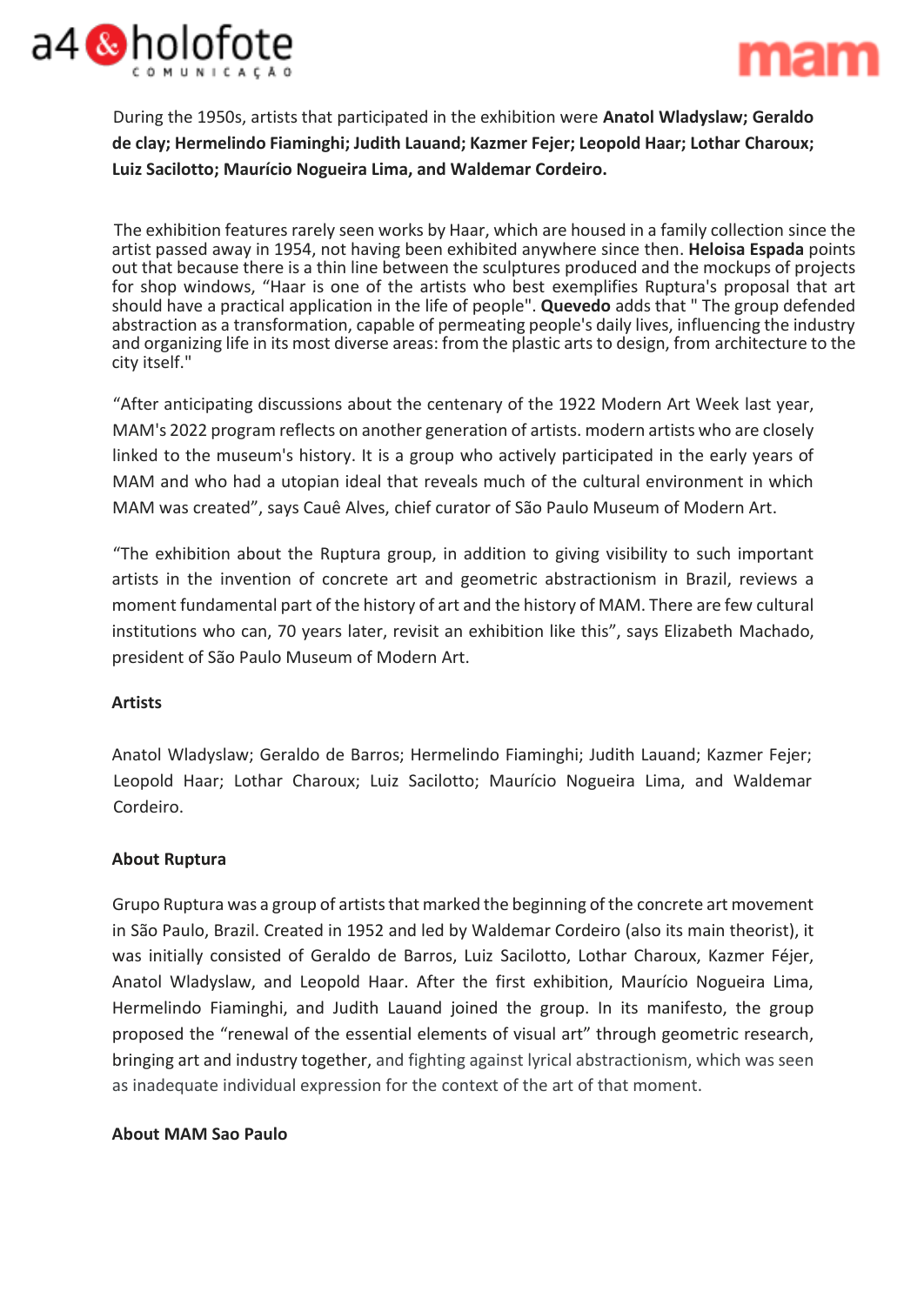



Founded in 1948, São Paulo Museum of Modern Art is a public interest non-governmental organization. Its collection features over 5,000 works produced by the most representative names of modern and contemporary art, mainly Brazilian. Both the collection and the exhibitions privilege experimentalism, focusing on the plurality of art and the diversity of interests from contemporary societies.

The Museum maintains a wide range of activities, including courses, seminars, lectures, performances, oncerts, video sessions, and art workshops. The content of the exhibitions and activities is made accessible to all audiences through visits with a Brazilian Sign Language interpreter, audio description, and video guides in Brazilian Sign Language. The collection of books, periodicals, documents, and audiovisual material encompasses over 65,000 titles. Exchanges procedures with museum libraries in several countries keep our collection alive and expanding.

Located in Ibirapuera Park, the biggest green area in São Paulo, the Museum of Modern Art itself was adapted by renowned brazilian architecture Lina Bo Bardi and, in addition to the exhibition rooms, has a studio, a library, an auditorium, a restaurant, and a store where visitors can find design, art books, and some official items. The Museum spaces are visually integrated into the Sculpture Garden, designed by Roberto Burle Marx to house works from the collection. All facilities are accessible to visitors with disabilities.

#### **Service**

**ruptura and the group: abstraction and concrete art, 70 years Exhibition period:** April 2nd to July 3rd, 2022 **Location:** São Paulo Museum of Modern Art (MAM) **Address** : Ibirapuera Park (Av. Pedro Álvares Cabral, s/nº - Gates 1 and 3) **Opening hours:** Tuesday to Sunday, from 10 am to 6 pm (last entry at 5:30 pm)

**Phone:** +55 (11) 5085-1300

**Admission fee:** R\$25.00. Free entrance on Sundays. Prior appointment required. Tickets available online at www.mam.org.br/ingresso

Special discount for students upon confirmation with Student ID; for low-income youth and the elderly (+60) upon confirmation with proper documents. No fees charged from children under 10 years old; people with disabilities and accompanying persons; teachers and deans from state and municipal public school in the state of São Paulo upon confirmation with proper documents; MAM members and students; employees from partner companies and museums; members of ICOM, AICA, and ABCA upon confirmation with proper documents; employees from SPTuris and employees from the Municipal Department of Culture.

PWD special access Restaurant/cafe